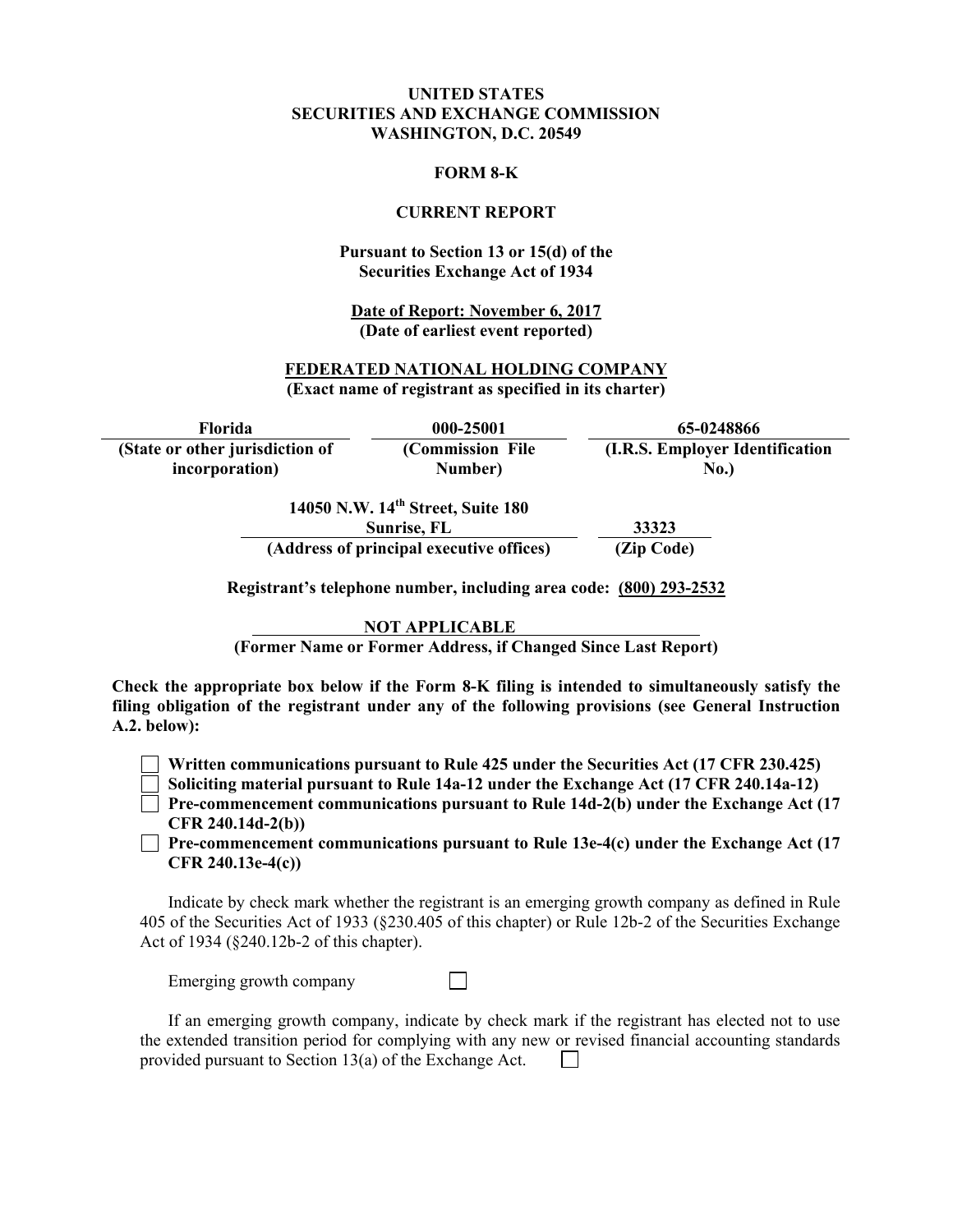## **Item 2.02 Results of Operations and Financial Condition.**

On November 6, 2017, Federated National Holding Company (the "Company") issued a press release to report its results for its fiscal quarter ended September 30, 2017. A copy of the press release is attached to this current report on Form 8-K as Exhibit 99.1 and incorporated herein by reference.

The information in this Current Report on Form 8-K and Exhibit 99.1 attached hereto is hereby intended to be furnished pursuant to Item 2.02, "Results of Operations and Financial Condition." As provided in General Instruction B.6 of SEC Form 8-K, such information shall not be deemed "filed" for purposes of Section 18 of the Securities Exchange Act of 1934, as amended (the "Exchange Act"), or otherwise subject to the liabilities of that section, and it shall not be deemed incorporated by reference in any filing under the Securities Act of 1933, as amended, or under the Exchange Act, whether made before or after the date hereof, except as expressly set forth by specific reference in such filing to this Current Report on Form 8-K.

## **Item 9.01 Financial Statements and Exhibits.**

- (c) Exhibits.
- 99.1 Federated National Holding Company Press Release, dated November 6, 2017.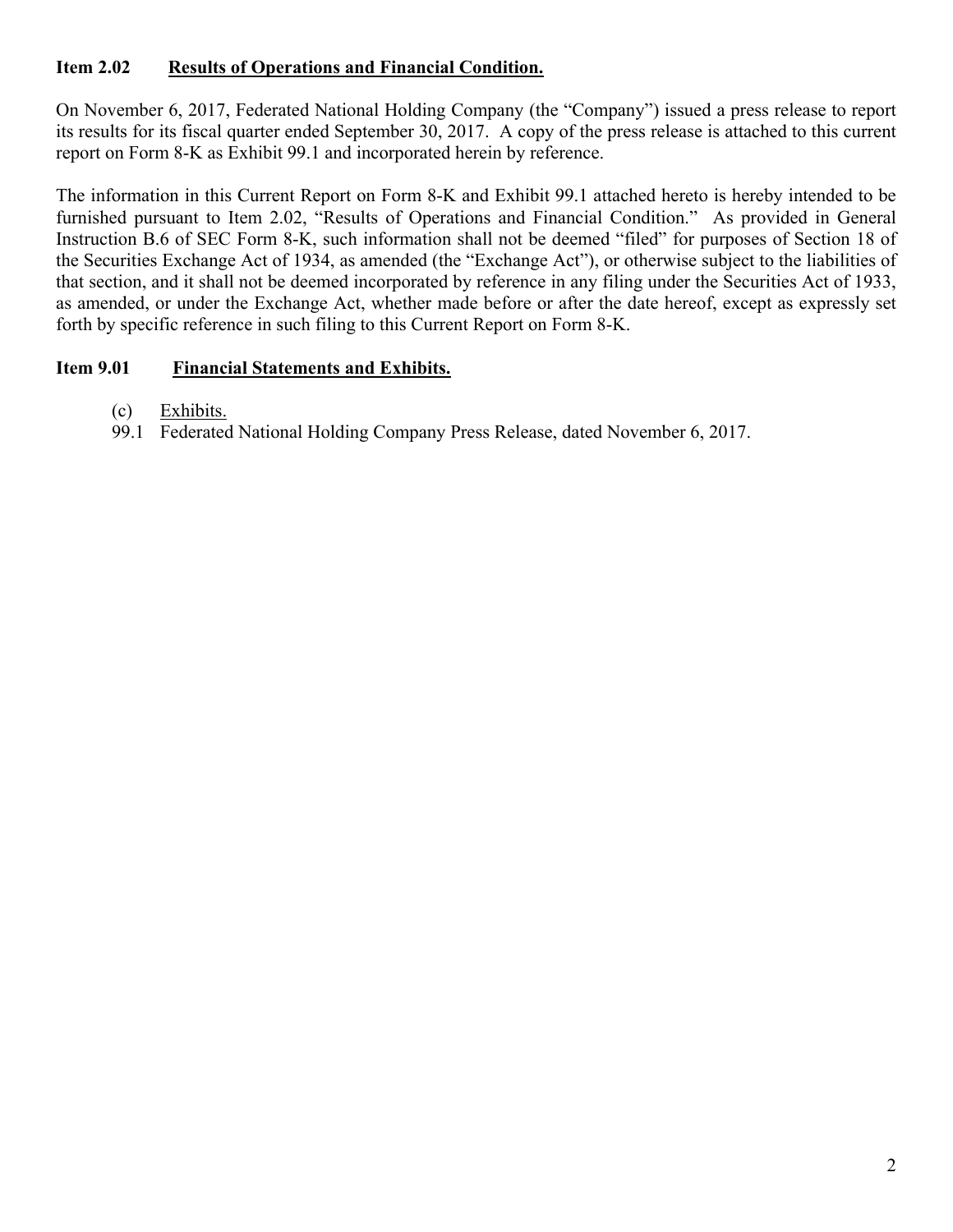#### **SIGNATURES**

Pursuant to the requirements of the Securities Exchange Act of 1934, the registrant has duly caused this report to be signed on its behalf by the undersigned hereunto duly authorized.

## **FEDERATED NATIONAL HOLDING COMPANY**

Date: November 6, 2017 By: */s/ Ronald Jordan* 

 Name: Ronald Jordan Title: Chief Financial Officer (Principal Accounting and Financial Officer)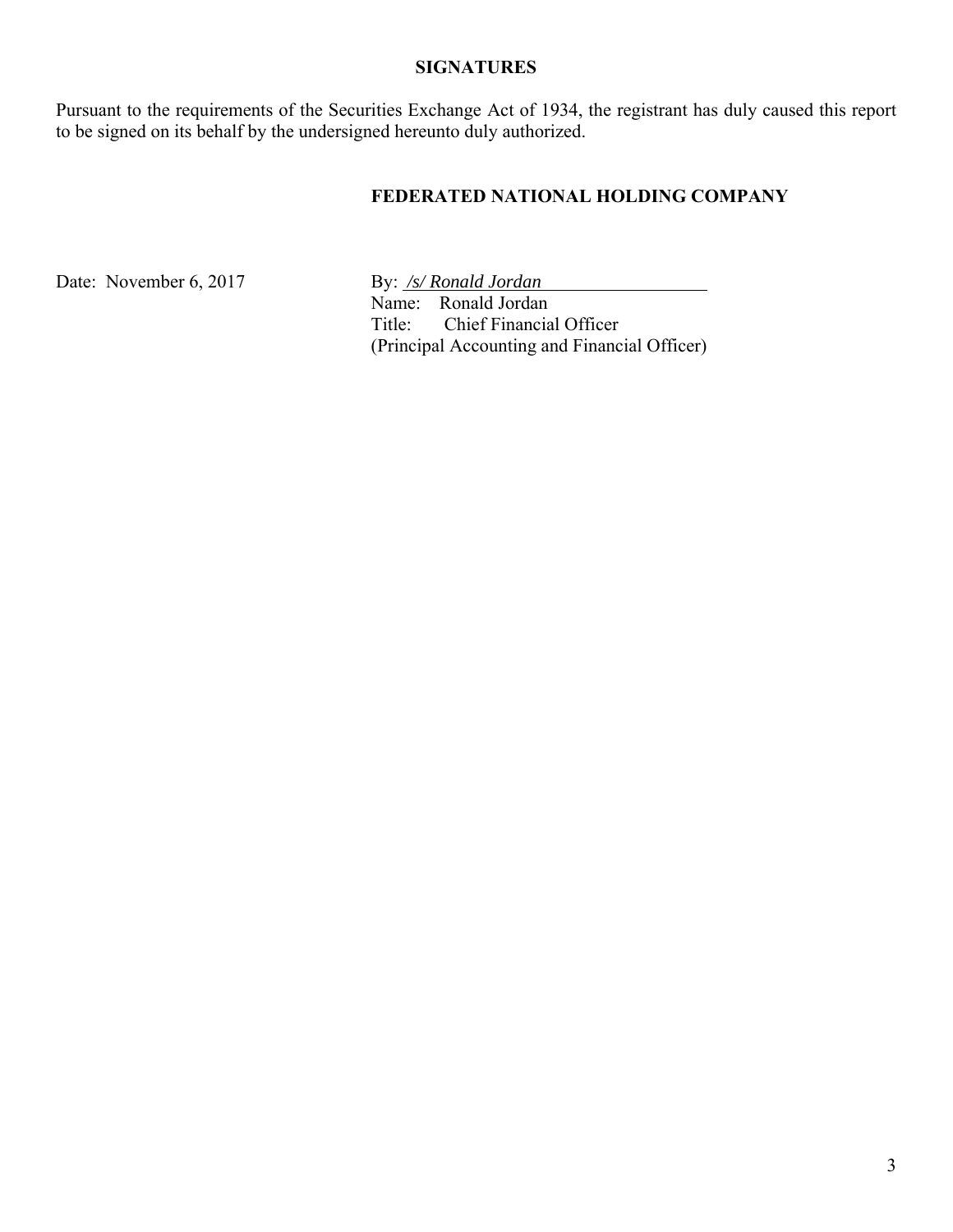# **EXHIBIT INDEX**

#### **Exhibit No. Exhibit Title**

99.1 Federated National Holding Company Press Release, dated November 6, 2017.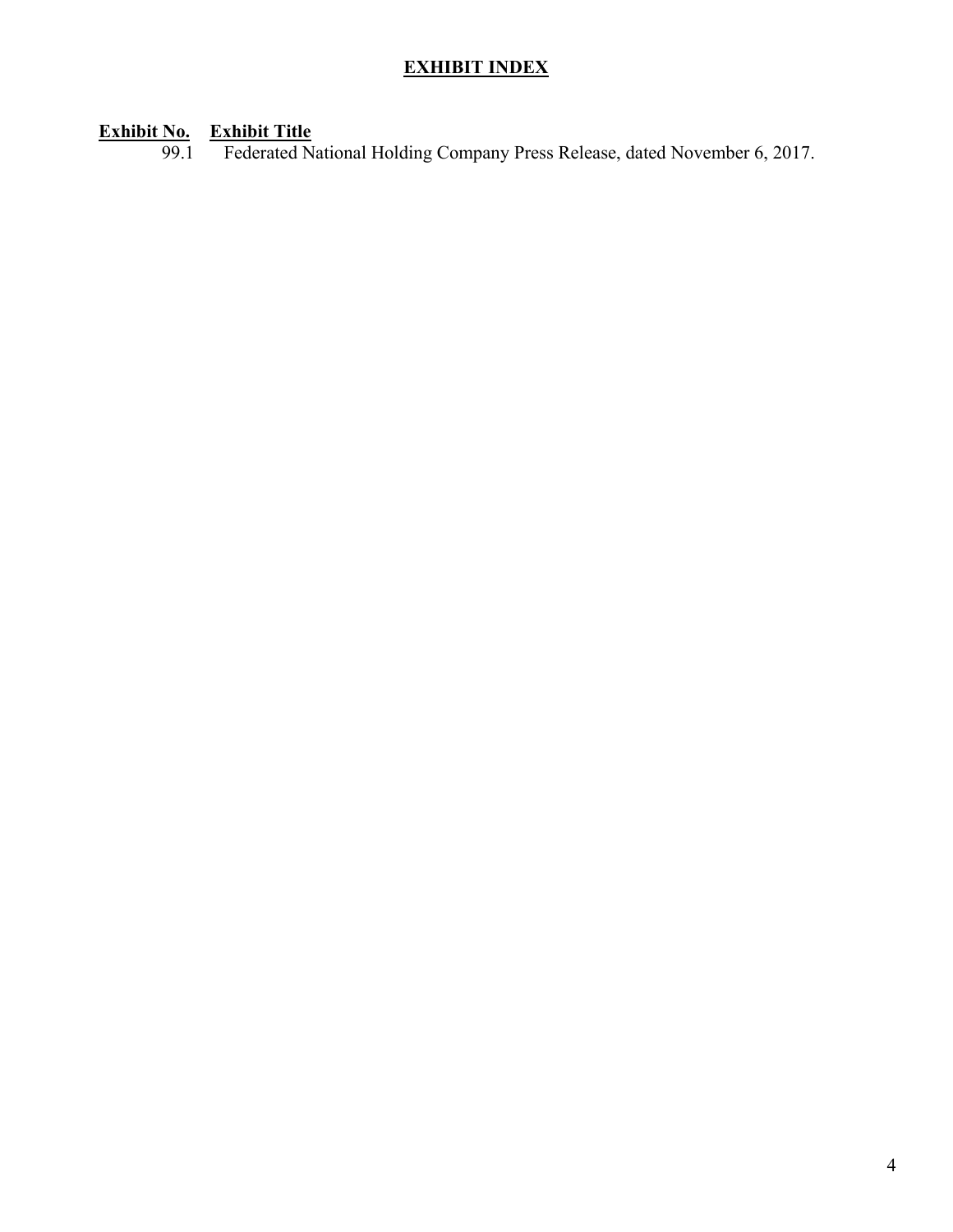**FOR IMMEDIATE RELEASE CONTACT: Michael H. Braun, CEO (954) 308-1322, Ronald Jordan, CFO (954) 308-1363, or Erick A. Fernandez, CAO (954) 308-1341 Federated National Holding Company** 

#### **FEDERATED NATIONAL HOLDING COMPANY REPORTS THIRD QUARTER 2017 RESULTS**

**Sunrise, Florida, November 6, 2017** – Federated National Holding Company (the "Company") (Nasdaq: FNHC) today reported results for the three and nine months ended September 30, 2017.

Q3 2017 highlights (as measured against the same three-month period last year, except where noted):

- Gross written premiums of \$154.8 million
- Florida homeowners' policies of approximately 280,000
- 54.2% increase in non-Florida homeowners' policies to approximately 27,400
- 17.7% increase in total revenue to \$95.9 million
- \$310 million of estimated gross claims from Hurricane Irma, resulting in \$21.4 million of claims, net of reinsurance
- \$3.3 million of claims, net of recoveries including reinsurance, from Hurricane Harvey, including \$0.5 million in Automobile.
- Net loss of \$5.5 million or \$0.42 per diluted share
- Book value per share, excluding noncontrolling interest, of \$16.26, unchanged from December 31, 2016
- Repurchased 84,445 shares of common stock at an average price of \$15.61, during the third quarter of 2017

Mr. Michael H. Braun, the Company's Chief Executive Officer, with reference to the quarter's results, said, "In a quarter in which weather damage to our insureds resulted in approximately \$25 million of hurricane-related claims for the Company, pre-tax and net of reinsurance, our net loss of \$5.5 million represents a strong result. I am proud of the performance of our entire claims team, including our field and desk adjusters, agents and strategic partners, all of whom have come together to provide excellent service to the over 28,000 insureds who have filed hurricane-related claims with us so far. Our robust reinsurance program, in which over eighty reinsurers participate, has demonstrated its strength. Despite weathering the largest Category Five storm in the Atlantic Ocean in over a decade, which triggered hurricane warnings throughout the State of Florida, we utilized approximately 20% of our \$1.5 billion per event reinsurance limit. Our prepaid reinstatement features operated as intended, restoring our full \$1.5 billion per event limit on a highly cost-effective basis, with \$1.9 billion of total remaining limit available for multiple future events. Our 2017 rate increase of 10.0%, which took effect on August 1<sup>st</sup>, will mitigate the impact of assignment of benefits ("AOB") and improve our underwriting results in the coming quarters."

#### **Revenues**

 Total revenues increased \$14.4 million, or 17.7%, to \$95.9 million for the three months ended September 30, 2017, compared with \$81.5 million for the same three-month period last year.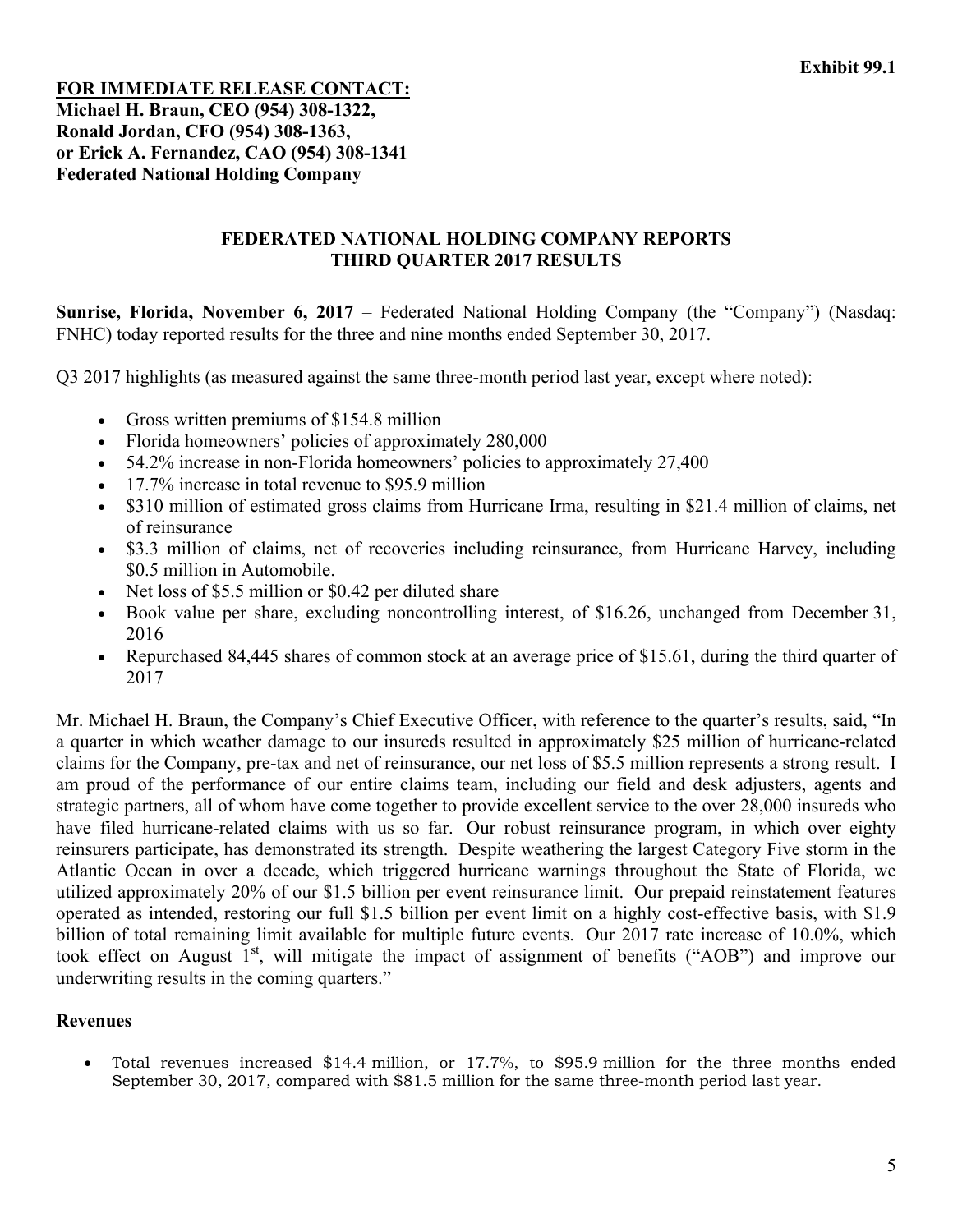- Gross written premiums decreased \$6.3 million, or 3.9%, to \$154.8 million in the quarter, compared with \$161.1 million for the same three-month period last year. The decrease was driven by Automobile, which decreased \$14.3 million, partially offset by an increase in Homeowners of \$7.9 million. The Automobile decrease was due to management actions to reduce the size of our overall program. During the quarter just ended, we had three active programs as compared to five active programs during the prior year quarter. The Company's Automobile written premiums in the third quarter came almost entirely from active programs. While the remaining run-off program is expected to produce earned premiums for the next several quarters, the magnitude thereof is lessening quickly. Homeowners' non-Florida has continued its significant growth in 2017, specifically in Louisiana, Texas and South Carolina. Homeowners' Florida written premiums this quarter partially reflect the 10.0% rate increase that became effective August 1, 2017.
- Gross premiums earned increased \$5.2 million, or 3.5%, to \$152.8 million, driven primarily by 7.1% growth in Homeowners spanning all states, offset by management actions to decrease premiums in Automobile.
- Ceded premiums decreased \$4.1 million, or 5.2%, to \$74.1 million in the quarter, compared with the same three-month period last year. The decrease in ceded premiums earned was driven by lower ceded premiums from Automobile as a result of lower gross premiums discussed above. Additionally, to a lesser extent, Homeowners ceded premiums decreased due to the expiration of the retrospectivelyrated 10% and 30% Florida-only property quota share treaties, which ended on July 1, 2017 and 2016, respectively. The effect of these expirations was partially offset by a new 10% Florida-only property quota share treaty, which became effective on July 1, 2017, and by a slight increase in the new 2017-2018 excess of loss reinsurance program, portions of which became effective on June 1, 2017 and July 1, 2017. This slight increase in cost is from Monarch National Insurance Company's reinsurance program, which reflects its premium growth in the past year.
- Together, the increase in gross earned premium and the decrease in ceded premiums drove net premiums earned of \$78.7 million, a \$9.3 million increase, or 13.3%, from the same three-month period last year, with Homeowners up 15.8%.
- Net realized investment gains were \$6.1 million for the three months ended September 30, 2017, compared to \$1.1 million in the prior year period. This increase was driven by a decision to re-deploy approximately \$30.6 million of equities into fixed-income securities during the quarter in order to reduce the Company's exposure to the equity markets.

#### **Expenses**

 Losses and loss adjustment expenses ("LAE") increased \$26.9 million, or 58.6%, to \$72.9 million for the three months ended September 30, 2017, compared with \$46.0 million for the same three-month period last year. Losses were impacted by claims, net of reinsurance, of \$21.4 million related to Hurricane Irma across both of our insurance carriers. The Company was also impacted by claims, net of reinsurance, of \$5.5 million related to Hurricane Harvey in the Homeowners and Auto lines of businesses in Texas and Louisiana, \$2.3 million of which is recoverable through a profit-share mechanism that is presented in commissions and other underwriting expenses. The third quarter of 2016 included \$4.0 million of losses related to Hurricane Hermine. During the current quarter, we strengthened our 2017 net loss reserves by approximately \$1.5 million in Homeowners in Florida, which increased our 2017 attritional loss ratio to 36.5%. These impacts were offset by approximately \$4.0 million of revenues in our managing general agent for catastrophe claims handling, which presents itself in the consolidated financial statements as lower net losses. Approximately \$2.5 million of the period over period increase stems from lower ceded losses in the third quarter of 2017 from the combination of the expiration of the retrospectively-rated 10% and 30% Florida-only property quota share treaties and the new 10% Florida-only property quota share treaty. The remainder of the variance is primarily attributable to premium growth in the current quarter as compared to the third quarter of 2016.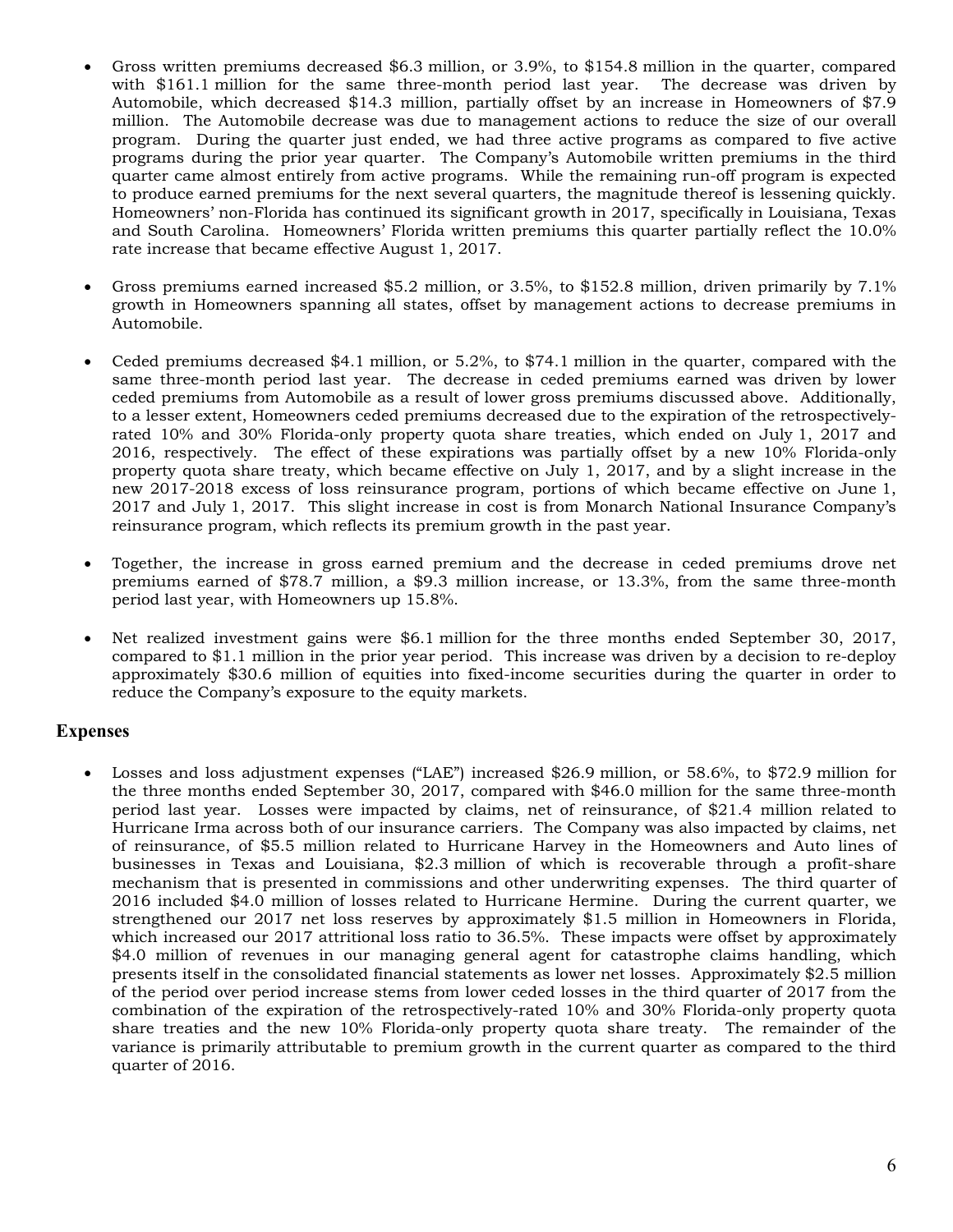Commissions and other underwriting expenses decreased \$0.7 million, or 2.1%, to \$29.2 million for the three months ended September  $30, 2017$ , compared with \$29.9 million for the three months ended September 30, 2016. Excluding the impact of Hurricane Harvey on the related profit-sharing provision, commissions and other underwriting expenses increased by \$1.6 million over the prior year period due primarily to higher expense from the profit-sharing provision as a result of increased profitability in our homeowners' Non-Florida business and incremental expenses in support of higher premiums.

## **Stock Repurchase Program**

• During the third quarter of 2017, the Company repurchased 84,445 shares of common stock for \$1.3 million at an average price of \$15.61.

## **Conference Call Information**

The Company will hold an investor conference call at 9:00 AM (ET) Tuesday, November 7, 2017. The Company's CEO, Michael Braun, its CFO, Ronald Jordan, and its CAO, Erick Fernandez will discuss the financial results and review the outlook for the Company. Messrs. Braun, Jordan and Fernandez invite interested parties to participate in the conference call.

Listeners interested in participating in the Q&A session may dial-in with the number below: (877) 303-6913

Conference ID: 96863798

A live webcast of the call will be available online via the "Conference Calls" section of the Company's website at FedNat.com or interested parties can click on the following link:

http://www.fednat.com/investors/conference-calls/

Please call at least five minutes in advance to ensure that you are connected prior to the presentation. A webcast replay of the conference call will be available shortly after the live webcast is completed and may be accessed via the Company's website.

## **About the Company**

The Company is authorized to underwrite, and/or place through our wholly owned subsidiaries, homeowners' multi-peril, personal automobile, commercial general liability, federal flood, and various other lines of insurance in Florida and various other states. The Company also serves as managing general agent for its joint venture, Monarch National Insurance Company. The Company markets and distributes its own and third-party insurers' products and our other services through a network of independent agents. The Company also utilizes a select number of general agents for the same purpose.

The Company's supplemental line of business information is designed to afford users greater transparency into our results. The "Homeowners" line of business consists of our homeowners and fire property and casualty insurance business, which currently operates in Florida, Alabama, Texas, Louisiana and South Carolina. The "Automobile" line of business consists of our nonstandard personal automobile insurance business which currently operates in Georgia, Texas, Alabama, and Florida. The "Other" line of business primarily consists of our commercial general liability and federal flood businesses, along with corporate and investment operations.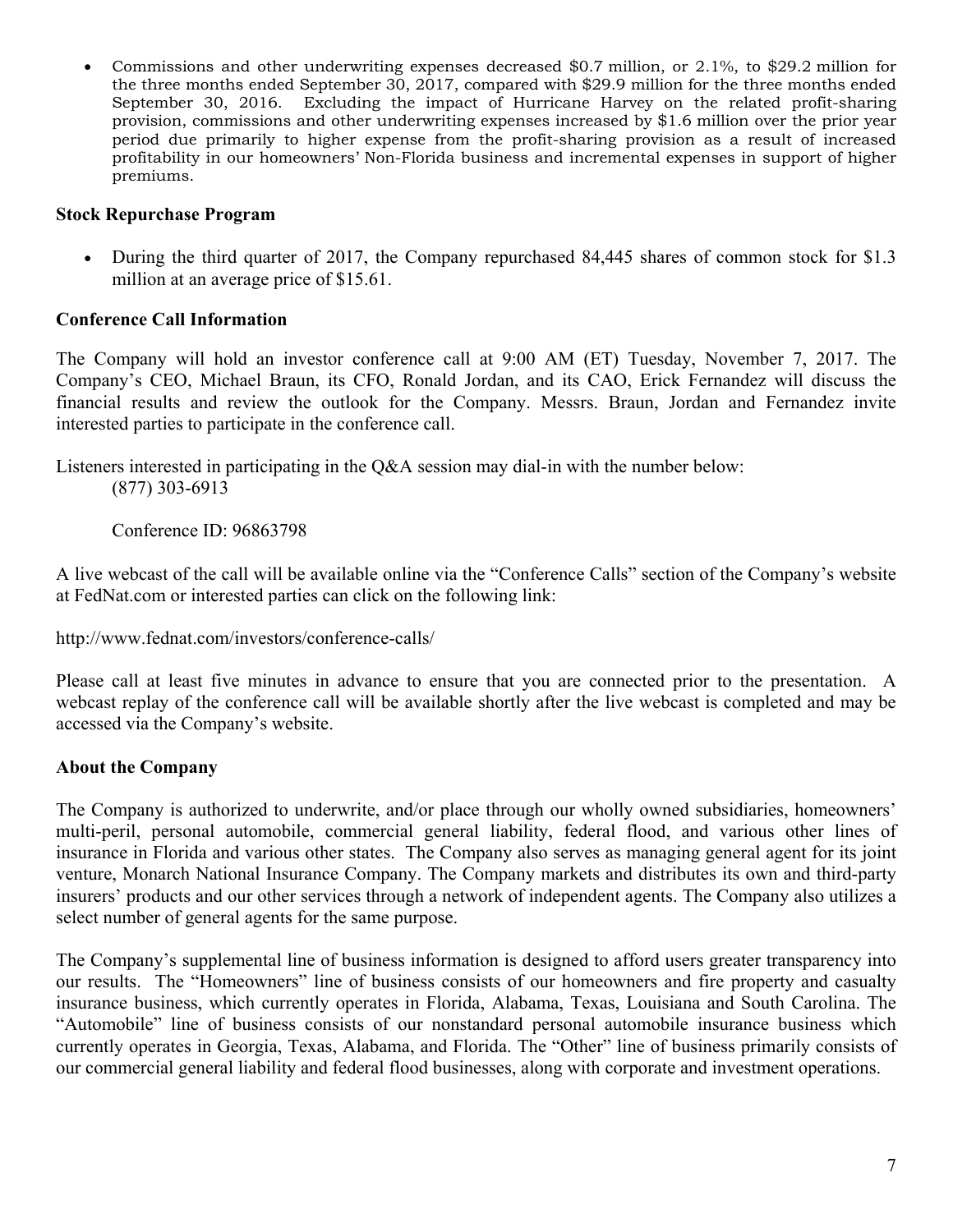## **Forward-Looking Statements /Safe Harbor Statements**

*Safe harbor statement under the Private Securities Litigation Reform Act of 1995:* 

*Statements that are not historical fact are forward-looking statements that are subject to certain risks and uncertainties that could cause actual events and results to differ materially from those discussed herein. Without limiting the generality of the foregoing, words such as "anticipate," "believe," "budget," "contemplate," "continue," "could," "envision," "estimate," "expect," "guidance," "indicate," "intend," "may," "might," "plan," "possibly," "potential," "predict," "probably," "pro-forma," "project," "seek," "should," "target," or "will" or the negative thereof or other variations thereon and similar words or phrases or comparable terminology are intended to identify forward-looking statements.* 

*Forward-looking statements might also include, but are not limited to, one or more of the following:* 

- *Projections of revenues, income, earnings per share, dividends, capital structure or other financial items or measures;*
- *Descriptions of plans or objectives of management for future operations, insurance products/or services;*
- *Forecasts of future insurable events, economic performance, liquidity, need for funding and income; and*
- *Descriptions of assumptions or estimates underlying or relating to any of the foregoing.*

*The risks and uncertainties include, without limitation, risks and uncertainties related to estimates, assumptions and projections generally; the nature of the Company's business; the adequacy of its reserves for losses and loss adjustment expense; claims experience; weather conditions (including the severity and frequency of storms, hurricanes, tornadoes and hail) and other catastrophic losses; reinsurance costs and the ability of reinsurers to indemnify the Company; raising additional capital and our compliance with minimum capital and surplus requirements; potential assessments that support property and casualty insurance pools and associations; the effectiveness of internal financial controls; the effectiveness of our underwriting, pricing and related loss limitation methods; changes in loss trends, including as a result of insureds' assignment of benefits; court decisions and trends in litigation; our potential failure to pay claims accurately; ability to obtain regulatory approval applications for requested rate increases, or to underwrite in additional jurisdictions, and the timing thereof; the impact that the results of the Monarch joint venture may have on our results of operations; inflation and other changes in economic conditions (including changes in interest rates and financial markets); pricing competition and other initiatives by competitors; legislative and regulatory developments; the outcome of litigation pending against the Company, and any settlement thereof; dependence on investment income and the composition of the Company's investment portfolio; insurance agents; ratings by industry services; the reliability and security of our information technology systems; reliance on key personnel; acts of war and terrorist activities; and other matters described from time to time by the Company in releases and publications, and in periodic reports and other documents filed with the United States Securities and Exchange Commission.* 

*In addition, investors should be aware that generally accepted accounting principles prescribe when a company may reserve for particular risks, including claims and litigation exposures. Accordingly, results for a given reporting period could be significantly affected if and when a reserve is established for a contingency. Reported results may therefore appear to be volatile in certain accounting periods.* 

*Readers are cautioned not to place undue reliance on these forward-looking statements, which speak only as of the date on which they are made. We do not undertake any obligation to update publicly or revise any forwardlooking statements to reflect circumstances or events that occur after the date the forward-looking statements are made.*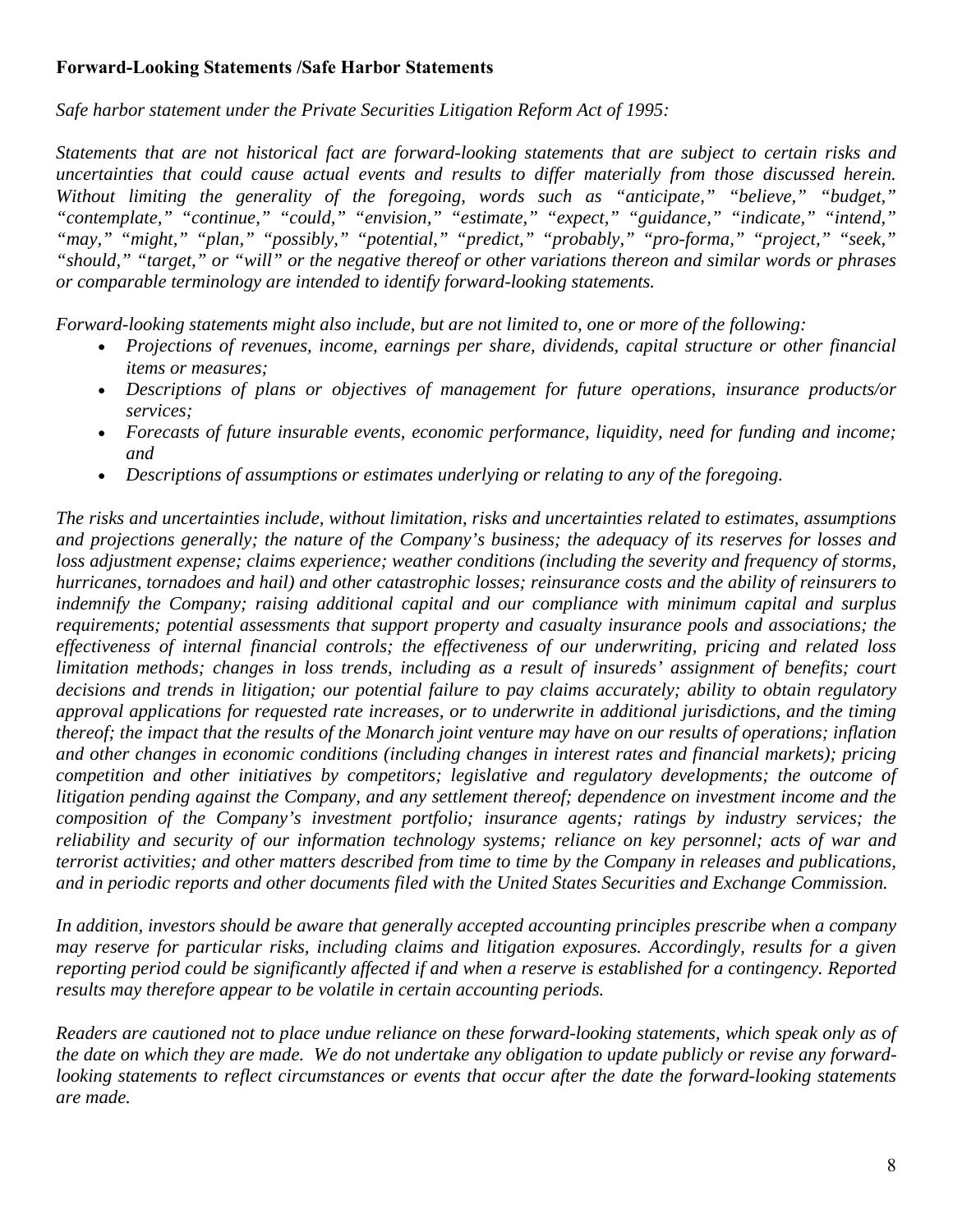## FEDERATED NATIONAL HOLDING COMPANY AND SUBSIDIARIES Consolidated Statements of Operations (Unaudited)

|                                                                                      |              | Three Months Ended September 30, |              |                                       |              | Nine Months Ended September 30, |               |            |
|--------------------------------------------------------------------------------------|--------------|----------------------------------|--------------|---------------------------------------|--------------|---------------------------------|---------------|------------|
|                                                                                      |              | 2017                             |              | 2016                                  |              | 2017                            |               | 2016       |
|                                                                                      |              |                                  |              | (in thousands, except per share data) |              |                                 |               |            |
| Revenue:                                                                             |              |                                  |              |                                       |              |                                 |               |            |
| Gross premiums written                                                               | $\mathbf S$  | 154,782                          | $\mathbb{S}$ | 161,137                               | \$           | 469,525                         | $\mathbb{S}$  | 468,379    |
| Gross premiums earned                                                                |              | 152,779                          |              | 147,624                               |              | 451,320                         |               | 413,056    |
| Ceded premiums earned                                                                |              | (74, 116)                        |              | (78, 219)                             |              | (211,005)                       |               | (228, 609) |
| Net premiums earned                                                                  |              | 78,663                           |              | 69,405                                |              | 240,315                         |               | 184,447    |
| Net investment income                                                                |              | 2,603                            |              | 2,164                                 |              | 7,481                           |               | 6,398      |
| Net realized investment gains                                                        |              | 6,101                            |              | 1,126                                 |              | 8,644                           |               | 2,060      |
| Direct written policy fees                                                           |              | 3,651                            |              | 4,318                                 |              | 13,222                          |               | 13,445     |
| Other income                                                                         |              | 4,874                            |              | 4,493                                 |              | 14,511                          |               | 13,321     |
| Total revenue                                                                        |              | 95,892                           |              | 81,506                                |              | 284,173                         |               | 219,671    |
|                                                                                      |              |                                  |              |                                       |              |                                 |               |            |
| Costs and expenses:                                                                  |              |                                  |              |                                       |              |                                 |               |            |
| Losses and loss adjustment expenses                                                  |              | 72,935                           |              | 45,973                                |              | 181,657                         |               | 126,216    |
| Commissions and other underwriting expenses                                          |              | 29,242                           |              | 29,868                                |              | 86,578                          |               | 61,232     |
| General and administrative expenses                                                  |              | 5,042                            |              | 4,044                                 |              | 14,737                          |               | 13,211     |
| Interest expense                                                                     |              | 81                               |              | 81                                    |              | 247                             |               | 259        |
| Total costs and expenses                                                             |              | 107,300                          |              | 79,966                                |              | 283,219                         |               | 200,918    |
| (Loss) income before income taxes                                                    |              | (11, 408)                        |              | 1,540                                 |              | 954                             |               | 18,753     |
| Income taxes                                                                         |              | (4,223)                          |              | 102                                   |              | 350                             |               | 6,594      |
| Net (loss) income                                                                    |              | (7, 185)                         |              | 1,438                                 |              | 604                             |               | 12,159     |
| Net (loss) income attributable to noncontrolling interest                            |              | (1,674)                          |              | 44                                    |              | (1,975)                         |               | 239        |
| Net (loss) income attributable to Federated National Holding Company<br>shareholders | -S           | (5,511)                          |              | 1,394                                 |              | 2,579                           |               | 11,920     |
|                                                                                      |              |                                  |              |                                       |              |                                 |               |            |
| Net (loss) income per share:                                                         |              |                                  |              |                                       |              |                                 |               |            |
| <b>Basic</b>                                                                         | $\mathbb{S}$ | (0.42)                           | $\mathbb{S}$ | 0.10                                  | $\mathbb{S}$ | 0.20                            | $\mathsf{\$}$ | 0.86       |
| Diluted                                                                              | \$           | (0.42)                           | \$           | 0.10                                  | \$           | 0.19                            | \$            | 0.85       |
| Number of shares used to calculate net income per share:                             |              |                                  |              |                                       |              |                                 |               |            |
| Basic                                                                                |              | 13,135                           |              | 13,780                                |              | 13,211                          |               | 13,807     |
| Diluted                                                                              |              | 13,135                           |              | 13,943                                |              | 13,302                          |               | 13,999     |
| Dividends declared per share of common stock                                         | \$           | 0.08                             | \$           | 0.08                                  | \$           | 0.24                            | \$            | 0.17       |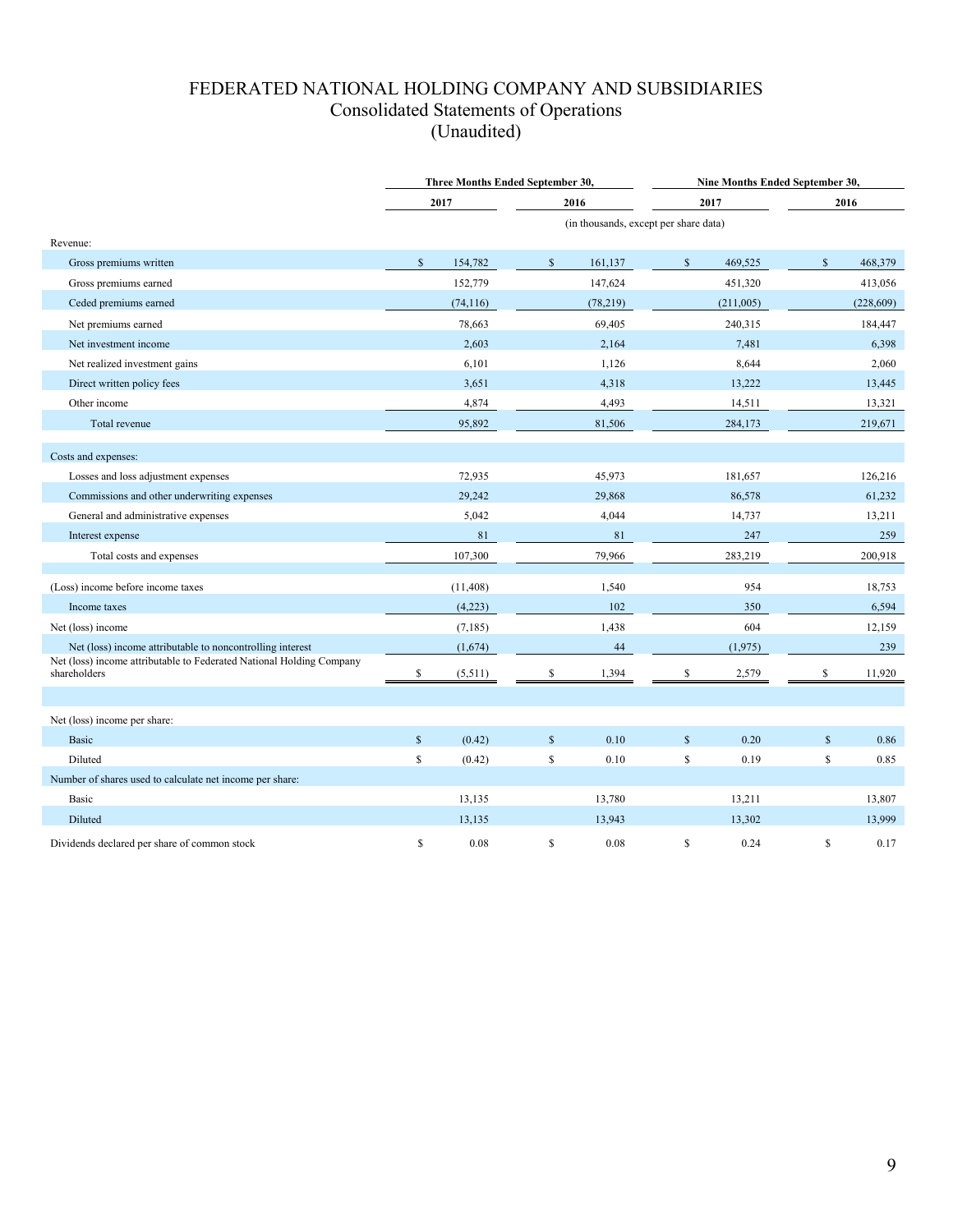#### FEDERATED NATIONAL HOLDING COMPANY AND SUBSIDIARIES Selected Operating Metrics (Unaudited)

|                              | <b>Three Months Ended</b> |                | <b>Nine Months Ended</b> |               |  |  |
|------------------------------|---------------------------|----------------|--------------------------|---------------|--|--|
|                              | September 30,             |                | September 30,            |               |  |  |
|                              | 2017                      | 2016           | 2017                     | 2016          |  |  |
| Gross premiums written:      |                           | (in thousands) |                          |               |  |  |
| Homeowners/Fire Florida      | 126,211<br>$\mathbb{S}$   | 123,789<br>\$  | 373,875<br>$\mathbb{S}$  | 367,809<br>\$ |  |  |
| Homeowners/Fire non-Florida  | 15,198                    | 9,743          | 40,381                   | 26,038        |  |  |
| Personal automobile          | 7,176                     | 21,523         | 37,089                   | 56,208        |  |  |
| Commercial general liability | 2,546                     | 3,171          | 8,768                    | 10,493        |  |  |
| Federal flood                | 3,651                     | 2,911          | 9,412                    | 7,831         |  |  |
| Total gross premiums written | 154,782<br>\$             | 161,137        | 469,525                  | 468,379<br>ъ. |  |  |

|                              |              | <b>Three Months Ended</b> |              |         | <b>Nine Months Ended</b> |         |               |         |
|------------------------------|--------------|---------------------------|--------------|---------|--------------------------|---------|---------------|---------|
|                              |              | September 30,             |              |         |                          |         | September 30, |         |
|                              |              | 2017                      |              | 2016    |                          | 2017    |               | 2016    |
| Gross premiums earned:       |              |                           |              |         | (in thousands)           |         |               |         |
| Homeowners/Fire Florida      | $\mathbb{S}$ | 121,771                   | $\mathbb{S}$ | 116,852 | S.                       | 359,147 | \$            | 336,037 |
| Homeowners/Fire non-Florida  |              | 11,734                    |              | 7,857   |                          | 31,064  |               | 20,496  |
| Personal automobile          |              | 13,525                    |              | 17,163  |                          | 43,932  |               | 39,579  |
| Commercial general liability |              | 3,005                     |              | 3,406   |                          | 9,339   |               | 10,327  |
| Federal flood                |              | 2,744                     |              | 2,346   |                          | 7,838   |               | 6,617   |
| Total gross premiums earned  | S            | 152,779                   | S            | 147,624 | S.                       | 451,320 | \$            | 413,056 |

|                              | <b>Three Months Ended</b> |               |   |                |   | <b>Nine Months Ended</b> |      |         |  |
|------------------------------|---------------------------|---------------|---|----------------|---|--------------------------|------|---------|--|
|                              |                           | September 30, |   |                |   | September 30,            |      |         |  |
|                              | 2017<br>2016              |               |   | 2017           |   |                          | 2016 |         |  |
| Net premiums earned:         |                           |               |   | (in thousands) |   |                          |      |         |  |
| Homeowners/Fire              |                           | 72,266        | S | 62,421         | ъ | 217,820                  |      | 166,556 |  |
| Personal automobile          |                           | 3,547         |   | 3,754          |   | 13,640                   |      | 8,100   |  |
| Commercial general liability |                           | 2,850         |   | 3,230          |   | 8,855                    |      | 9,791   |  |
| Total net premiums earned    |                           | 78,663        |   | 69,405         |   | 240,315                  |      | 184,447 |  |

|                                                    | <b>Three Months Ended</b> |               |          |                | <b>Nine Months Ended</b> |          |      |           |
|----------------------------------------------------|---------------------------|---------------|----------|----------------|--------------------------|----------|------|-----------|
|                                                    |                           | September 30, |          |                | September 30,            |          |      |           |
|                                                    | 2017                      |               | 2016     |                |                          | 2017     | 2016 |           |
| Commissions and other underwriting expenses:       |                           |               |          | (in thousands) |                          |          |      |           |
| Homeowners/Fire Florida                            | \$                        | 14,707        | S.       | 13,700         | <sup>\$</sup>            | 43,171   |      | 39,725    |
| All other lines of business                        |                           | 8,455         |          | 9,196          |                          | 25,189   |      | 22,218    |
| Ceded commissions                                  |                           | (5,387)       |          | (5,156)        |                          | (15,083) |      | (32, 944) |
| Total commissions and other fees                   |                           | 17,775        |          | 17,740         |                          | 53,277   |      | 28,999    |
| Salaries and wages                                 |                           | 3,958         |          | 3,609          |                          | 11,361   |      | 10,418    |
| Other underwriting expenses                        |                           | 7,509         |          | 8,519          |                          | 21,940   |      | 21,815    |
| Total commissions and other underwriting expenses: |                           | 29,242        | <b>S</b> | 29,868         |                          | 86,578   |      | 61,232    |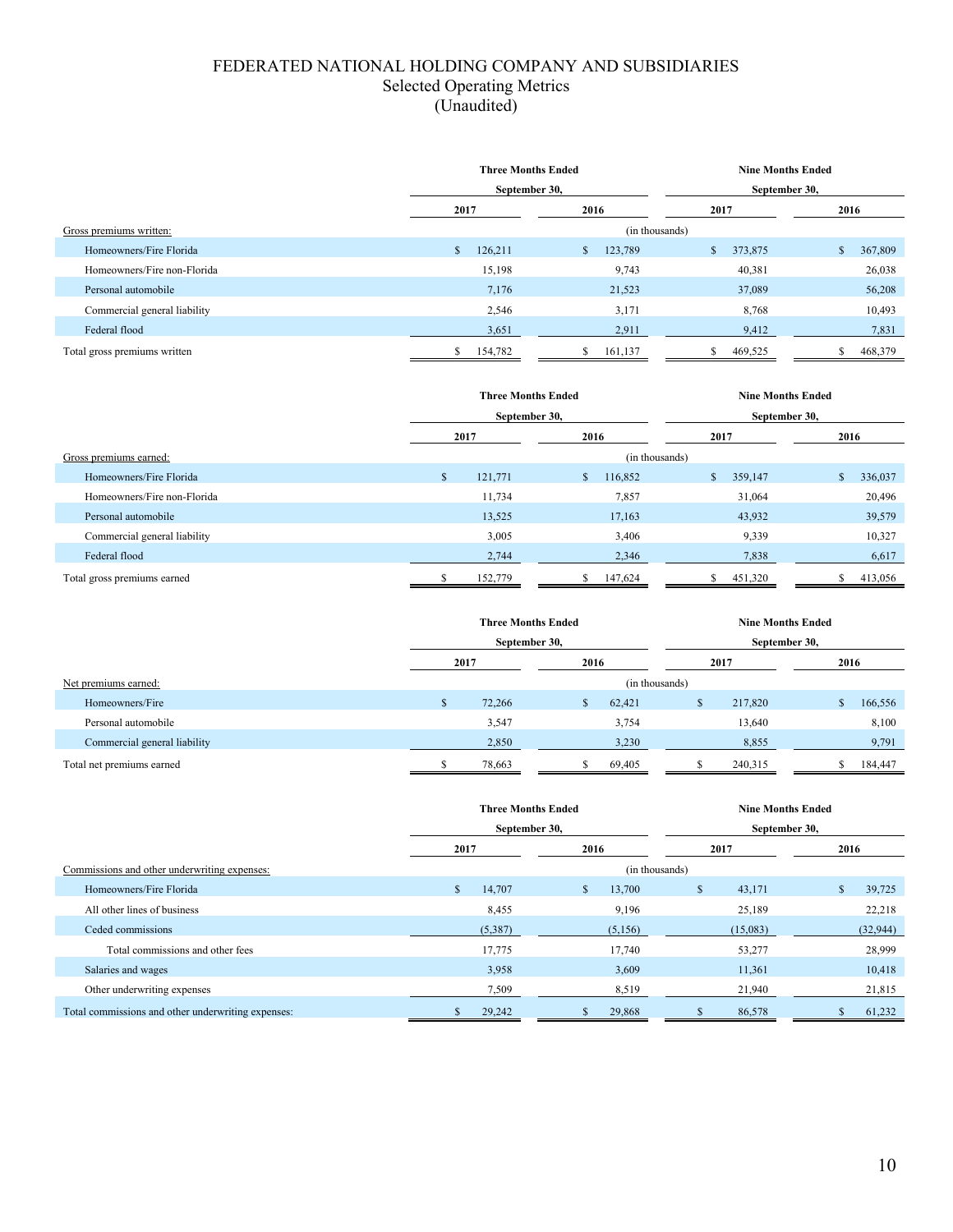#### FEDERATED NATIONAL HOLDING COMPANY AND SUBSIDIARIES Selected Operating Metrics (continued) (Unaudited)

|                                                           |      | Three Months Ended September 30, |   |              | Nine Months Ended September 30, |        |      |          |  |
|-----------------------------------------------------------|------|----------------------------------|---|--------------|---------------------------------|--------|------|----------|--|
|                                                           | 2017 |                                  |   | 2016<br>2017 |                                 |        | 2016 |          |  |
| Net Loss Ratio                                            |      | 92.7%                            |   | 66.2%        |                                 | 75.6%  |      | 68.4%    |  |
| Net Expense Ratio                                         |      | 43.6%                            |   | 48.9%        |                                 | 42.2%  |      | 40.4%    |  |
| Combined Ratio                                            |      | 136.3%                           |   | 115.1%       |                                 | 117.8% |      | 108.8%   |  |
| Gross Loss Ratio                                          |      | 254.4%                           |   | 48.9%        |                                 | 118.7% |      | 48.6%    |  |
| Gross Expense Ratio                                       |      | $26.0\%$                         |   | 26.5%        |                                 | 25.8%  |      | $26.0\%$ |  |
| Book value per share excluding noncontrolling<br>interest | \$   | 16.26                            | S | 17.72        | \$                              | 16.26  |      | 17.72    |  |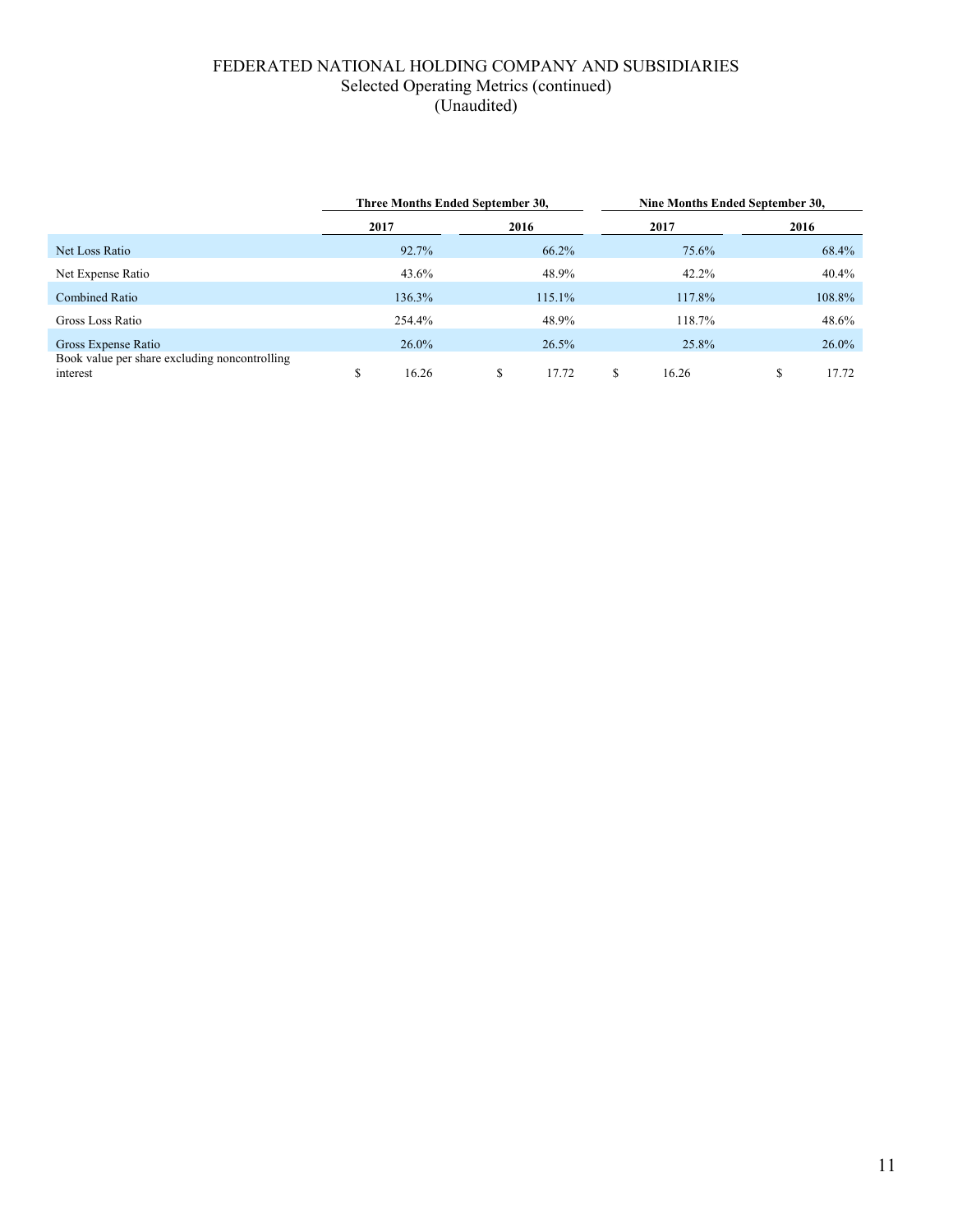## FEDERATED NATIONAL HOLDING COMPANY AND SUBSIDIARIES Consolidated Balance Sheets (Unaudited)

|                                                                                                                                        | September 30, |           | December 31,                                    |         |  |
|----------------------------------------------------------------------------------------------------------------------------------------|---------------|-----------|-------------------------------------------------|---------|--|
|                                                                                                                                        | 2017          |           | 2016                                            |         |  |
| <b>ASSETS</b>                                                                                                                          |               |           | (in thousands, except share and per share data) |         |  |
| Investments                                                                                                                            |               |           |                                                 |         |  |
| Debt securities, available-for-sale, at fair value                                                                                     | $\mathbb S$   | 422,359   | \$                                              | 374,756 |  |
| Debt securities, held-to-maturity, at amortized cost                                                                                   |               | 5,410     |                                                 | 5,551   |  |
| Equity securities, available-for-sale, at fair value                                                                                   |               | 15,575    |                                                 | 29,375  |  |
| Total investments                                                                                                                      |               | 443,344   |                                                 | 409,682 |  |
| Cash and cash equivalents                                                                                                              |               | 81,535    |                                                 | 74,593  |  |
| Prepaid reinsurance premiums                                                                                                           |               | 189,957   |                                                 | 156,932 |  |
| Premiums receivable, net of allowance                                                                                                  |               | 55,145    |                                                 | 54,854  |  |
| Reinsurance recoverable, net                                                                                                           |               | 338,015   |                                                 | 48,530  |  |
| Deferred acquisition costs                                                                                                             |               | 38,958    |                                                 | 37,477  |  |
| Income taxes receivable                                                                                                                |               | 20,707    |                                                 | 13,871  |  |
| Property and equipment, net                                                                                                            |               | 4,202     |                                                 | 4,194   |  |
| Other assets                                                                                                                           |               | 9,607     |                                                 | 11,509  |  |
| <b>TOTAL ASSETS</b>                                                                                                                    | \$            | 1,181,470 | \$                                              | 811,642 |  |
| <b>LIABILITIES</b>                                                                                                                     |               |           |                                                 |         |  |
| Loss and loss adjustment expense reserves                                                                                              | \$            | 461,541   | \$                                              | 158,476 |  |
| Unearned premiums                                                                                                                      |               | 312,227   |                                                 | 294,022 |  |
| Reinsurance payable                                                                                                                    |               | 126,479   |                                                 | 79,154  |  |
| Debt from consolidated variable interest entity                                                                                        |               | 4,925     |                                                 | 4,909   |  |
| Deferred income taxes, net                                                                                                             |               | 8,769     |                                                 | 1,433   |  |
| Other liabilities                                                                                                                      |               | 38,766    |                                                 | 35,792  |  |
| Total liabilities                                                                                                                      |               | 952,707   |                                                 | 573,786 |  |
| <b>SHAREHOLDERS' EQUITY</b>                                                                                                            |               |           |                                                 |         |  |
| Preferred stock, \$0.01 par value: 1,000,000 shares authorized                                                                         |               |           |                                                 |         |  |
| Common stock, \$0.01 par value: 25,000,000 shares authorized; 13,053,281 and 13,473,120 shares<br>issued and outstanding, respectively |               | 130       |                                                 | 134     |  |
| Additional paid-in capital                                                                                                             |               | 139,161   |                                                 | 136,779 |  |
| Accumulated other comprehensive income                                                                                                 |               | 2,713     |                                                 | 1,941   |  |
| Retained earnings                                                                                                                      |               | 70,265    |                                                 | 80,275  |  |
| Total Federated National Holding Company shareholders' equity                                                                          |               | 212,269   |                                                 | 219,129 |  |
| Noncontrolling interest                                                                                                                |               | 16,494    |                                                 | 18,727  |  |
| Total shareholders' equity                                                                                                             |               | 228,763   |                                                 | 237,856 |  |
| TOTAL LIABILITIES AND SHAREHOLDERS' EQUITY                                                                                             | \$            | 1,181,470 | \$                                              | 811,642 |  |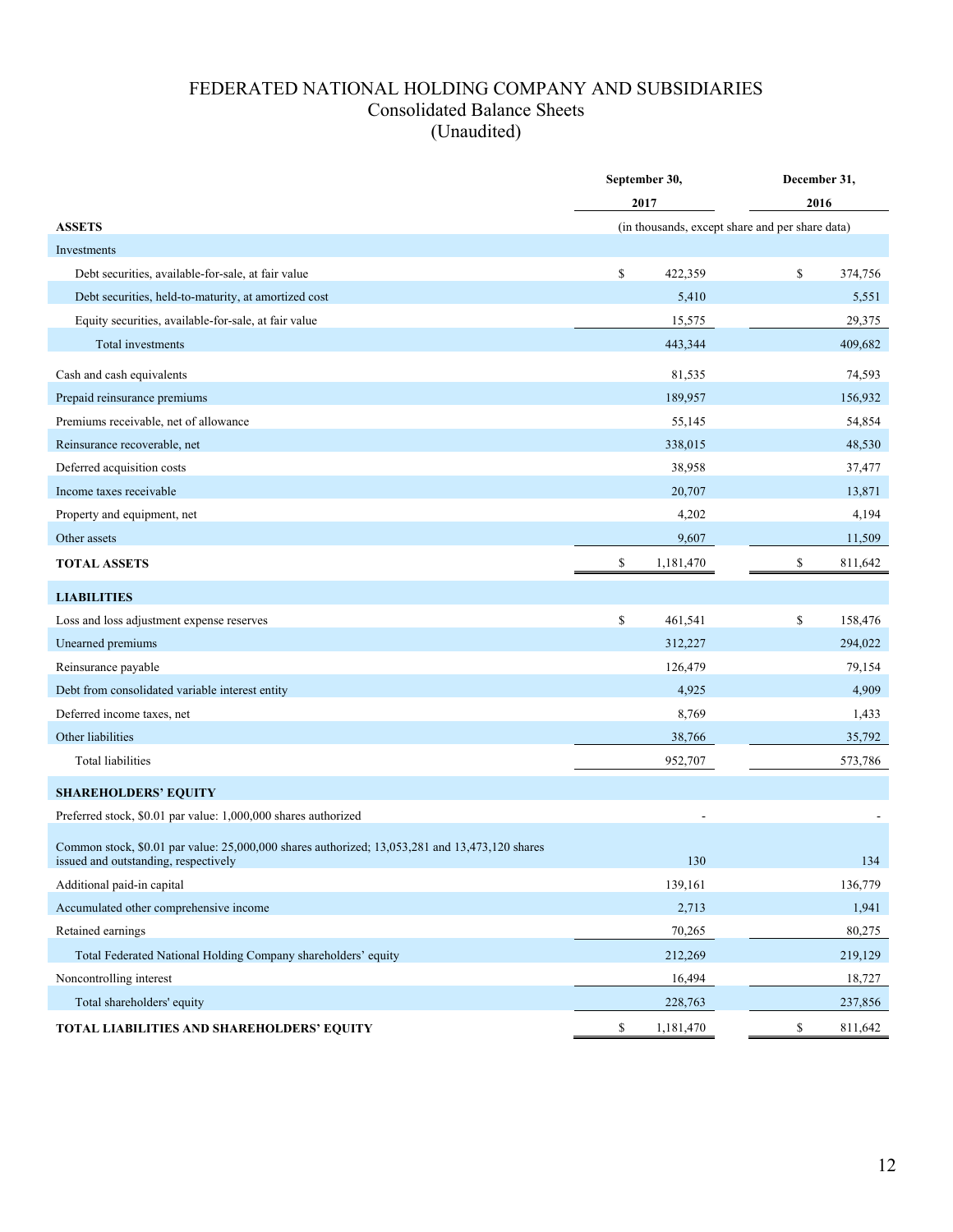#### FEDERATED NATIONAL HOLDING COMPANY AND SUBSIDIARIES SUPPLEMENTAL INFORMATION Statements of Operations and Operating Metrics by Line of Business (Unaudited)

|                                                                                   | Three Months Ended September 30, |                          |                          |                |                                 |                                |                          |               |
|-----------------------------------------------------------------------------------|----------------------------------|--------------------------|--------------------------|----------------|---------------------------------|--------------------------------|--------------------------|---------------|
|                                                                                   | 2017                             |                          |                          |                |                                 | 2016                           |                          |               |
|                                                                                   | <b>Homeowners</b>                | <b>Automobile</b>        | Other                    | Consolidated   | <b>Homeowners</b>               | <b>Automobile</b>              | Other                    | Consolidated  |
|                                                                                   |                                  |                          |                          | (in thousands) |                                 |                                |                          |               |
| Revenue:                                                                          |                                  |                          |                          |                |                                 |                                |                          |               |
| Gross premiums written                                                            | 141,409                          | 7,176<br><sup>\$</sup>   | 6,197                    | 154,782        | 133,532<br><sup>\$</sup>        | 21,523<br><sup>\$</sup>        | 6,082<br>$\mathbf{S}$    | 161,137<br>¢. |
| Gross premiums earned                                                             | 133,505                          | 13,525                   | 5,749                    | 152,779        | 124,709                         | 17,163                         | 5,752                    | 147,624       |
| Ceded premiums earned                                                             | (61,239)                         | (9,978)                  | (2,899)                  | (74, 116)      | (62, 288)                       | (13, 409)                      | (2,522)                  | (78, 219)     |
| Net premiums earned                                                               | 72,266                           | 3,547                    | 2,850                    | 78,663         | 62,421                          | 3,754                          | 3,230                    | 69,405        |
| Net investment income                                                             | $\hspace{0.1mm}-\hspace{0.1mm}$  | $\overline{\phantom{m}}$ | 2,603                    | 2,603          | $\hspace{0.1mm}-\hspace{0.1mm}$ | $\qquad \qquad \longleftarrow$ | 2,164                    | 2,164         |
| Net realized investment gains                                                     | $\overline{\phantom{m}}$         | $\hspace{0.05cm}$        | 6,101                    | 6,101          | $\overline{\phantom{m}}$        | $\hspace{0.05cm}$              | 1,126                    | 1,126         |
| Direct written policy fees                                                        | 2,306                            | 1,206                    | 139                      | 3,651          | 2,190                           | 1,977                          | 151                      | 4,318         |
| Other income                                                                      | 3,432                            | 495                      | 947                      | 4,874          | 2,765                           | 1,318                          | 410                      | 4,493         |
| Total revenue                                                                     | 78,004                           | 5,248                    | 12,640                   | 95,892         | 67,376                          | 7,049                          | 7,081                    | 81,506        |
| Costs and expenses:                                                               |                                  |                          |                          |                |                                 |                                |                          |               |
| Losses and loss adjustment expenses                                               | 65,600                           | 4,581                    | 2,754                    | 72,935         | 40,399                          | 3,498                          | 2,076                    | 45,973        |
| Commissions and other underwriting expenses                                       | 24,587                           | 3,431                    | 1,224                    | 29,242         | 23,875                          | 4,883                          | 1,110                    | 29,868        |
| General and administrative expenses                                               | 3,915                            | 150                      | 977                      | 5,042          | 3,033                           | 150                            | 861                      | 4,044         |
| Interest expense                                                                  | 81                               | $\overline{\phantom{m}}$ | $\overline{\phantom{m}}$ | 81             | 81                              | $\hspace{0.05cm}$              |                          | 81            |
| Total costs and expenses                                                          | 94,183                           | 8,162                    | 4,955                    | 107,300        | 67,388                          | 8,531                          | 4,047                    | 79,966        |
|                                                                                   |                                  |                          |                          |                |                                 |                                |                          |               |
| (Loss) income before income taxes                                                 | (16, 179)                        | (2,914)                  | 7,685                    | (11, 408)      | (12)                            | (1, 482)                       | 3,034                    | 1,540         |
| Income taxes                                                                      | (6,241)                          | (1, 124)                 | 3,142                    | (4,223)        | (4)                             | (572)                          | 678                      | 102           |
| Net (loss) income                                                                 | (9,938)                          | (1,790)                  | 4,543                    | (7,185)        | (8)                             | (910)                          | 2,356                    | 1,438         |
| Net (loss) income attributable to noncontrolling interest                         | (1,674)                          | $\frac{1}{2}$            | $\overline{\phantom{m}}$ | (1,674)        | 44                              | $\qquad \qquad -$              | $\overline{\phantom{m}}$ | 44            |
| Net (loss) income attributable to Federated National Holding Company shareholders | (8, 264)<br>- \$                 | (1,790)                  | 4,543<br>\$.             | (5,511)        | (52)                            | (910)<br>£.                    | 2,356<br>S.              | 1,394<br>\$.  |
|                                                                                   |                                  |                          |                          |                |                                 |                                |                          |               |
| Net loss ratio                                                                    | 90.8%                            | 129.2%                   | 96.6%                    | 92.7%          | 64.7%                           | 93.2%                          | 64.3%                    | 66.2%         |
| Net expense ratio                                                                 | 39.4%                            |                          |                          | 43.6%          | 43.1%                           |                                |                          | 48.9%         |
| Combined ratio                                                                    | 130.2%                           |                          |                          | 136.3%         | 107.8%                          |                                |                          | 115.1%        |